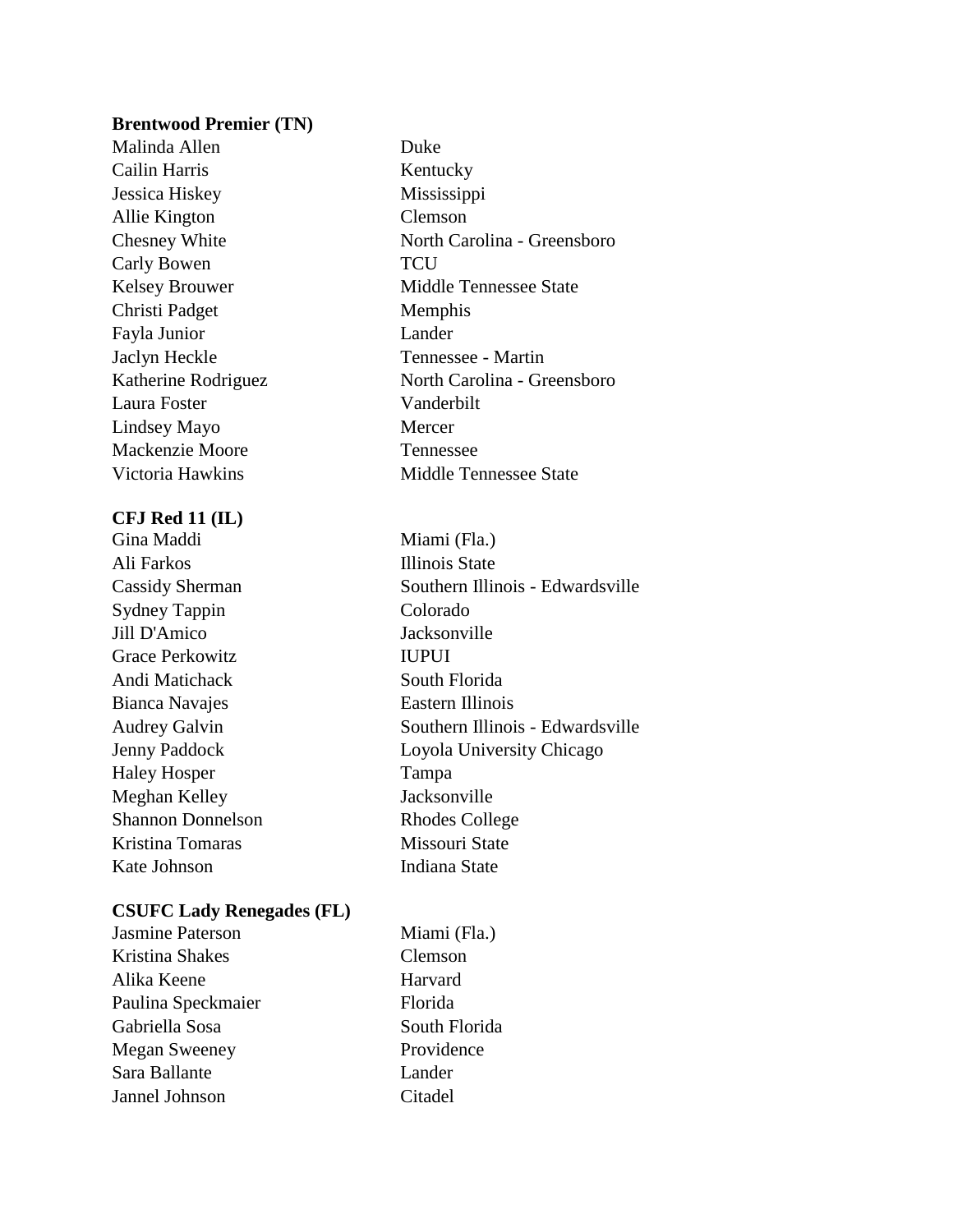| Southern California |
|---------------------|
| Florida State       |
| Florida Atlantic    |
| <b>Brown</b>        |
| Louisiana Tech      |
| Colgate             |
| Merrimack           |
|                     |

## **Empire USA - Syracuse (NY-W)**

| Kathryn Busa           | William Smith College |
|------------------------|-----------------------|
| Samantha Crane         | Binghampton           |
| <b>Tessa Devereaux</b> | <b>Stony Brook</b>    |
| Leah Emaus             | West Virginia         |
| Emma Firenze           | Syracuse              |
| Jackie Firenze         | Syracuse              |
| Kaelyn Gamel           | <b>NJIT</b>           |
| <b>Taylor Haenlin</b>  | Syracuse              |
| Kimmy Murphy           | Mercer                |
| <b>Kelly Ristof</b>    | Siena College         |
| Christina Sarokon      | St. Bonaventure       |
| Stephanie Senn         | <b>Kent State</b>     |
| Michelle Wiese         | Villanova             |
|                        |                       |

# **FC Pennsylvania Strikers (E-PA)**

| <b>Emily Armstrong</b> | <b>Boston College</b>       |
|------------------------|-----------------------------|
| Gabriella Carbone      | LaSalle                     |
| Trisha Clark           | Pittsburgh                  |
| Lauren D'Amico         | Colgate                     |
| Gina DiTaranto         | Delaware                    |
| Brendi Ernst           | Temple                      |
| Daija Griffin          | South Carolina              |
| Melanie Insley         | Elon                        |
| Kelly Kerrigan         | <b>James Madison</b>        |
| Kaitlin McNamara       | North Carolina - Wilmington |
| Jillian McVicker       | <b>Ohio State</b>           |
| <b>Madeline Parker</b> | Delaware                    |
| Stevi Parker           | South Carolina              |
| Cassandra Pecht        | Duke                        |
| Morgan Popko           | North Carolina - Wilmington |
| Cheyenne Spade         | North Carolina State        |
| <b>Taryn Tomczyk</b>   | Colgate                     |
| <b>Taylor Trusky</b>   | Pittsburgh                  |
| Erin Mikolai           | Penn                        |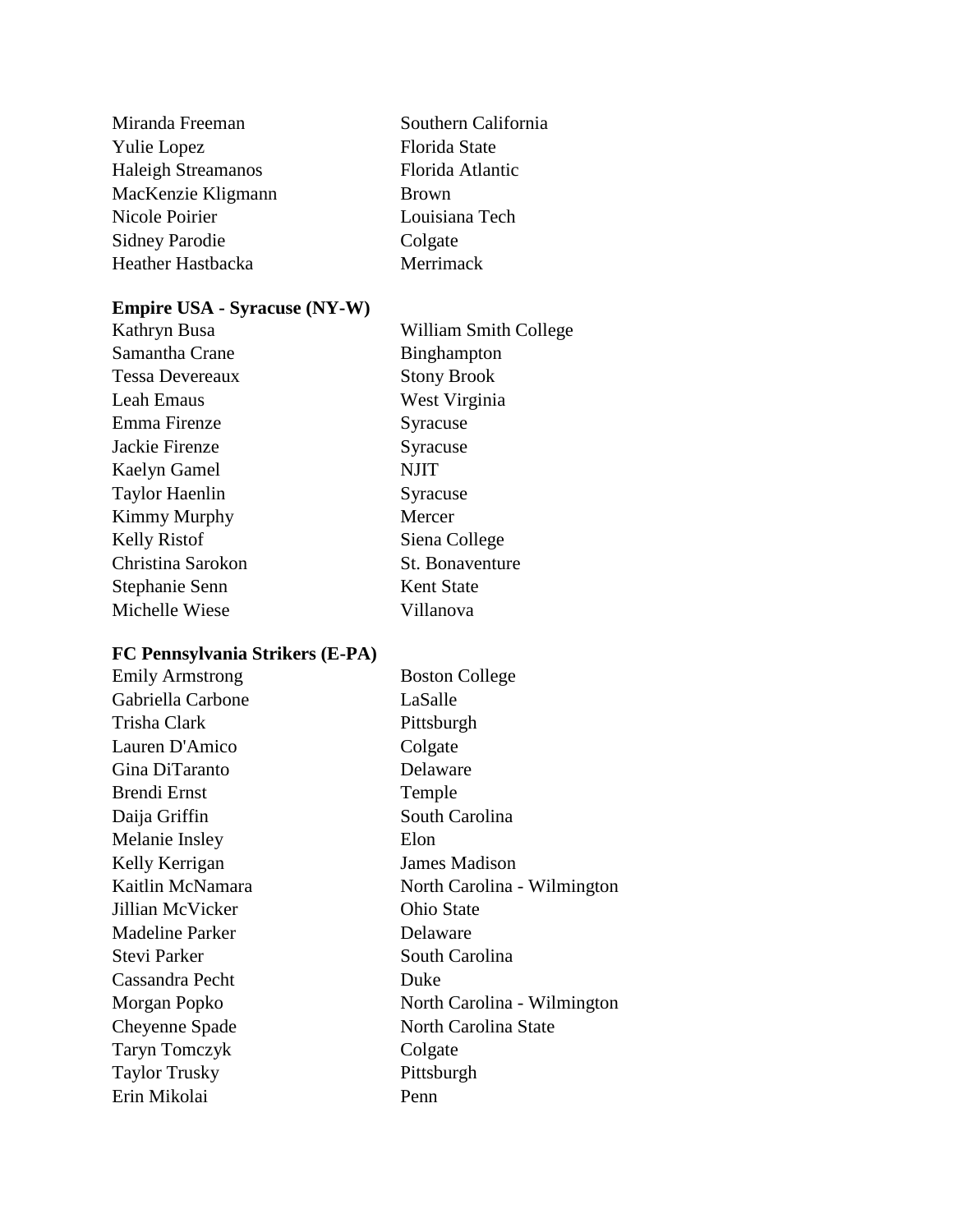#### **KC United Metros (KS)**

Kirstyn Corder New Hampshire Alissa Kohmetscher Creighton Claire Richards Central Missouri Haley Shelton Nebraska - Omaha Hannah Johnson Central Missouri Jade Gifford William Jewel **Jordan Hester Fort Hays State** Kylee Loneker Fort Hays State Reilly Burns Alex Dressman

Ashley Chandler Benedictine College-Atchison Becky Blinzler Missouri - Kansas City Kasha Meyer South Dakota - Vermillion Katie Blevins Johnson County Community College Drake William Jewel

- Edwardsville

## **Kolping St. Louis Schmitt (MO)**

| <b>Emily Bollinger</b>     | South Carolina            |
|----------------------------|---------------------------|
| Nicole Breece              | <i>Illinois</i>           |
| <b>Ashley Burton</b>       | Quincy                    |
| Maddie Friedmann           | Mississippi               |
| Erin McGauley              | Xavier                    |
| Jenn Miller                | University of Mississippi |
| <b>Jesse Perry</b>         | Samford University        |
| Caitlyn Obrock             | Maryville                 |
| Jade Shinn                 | <b>Truman State</b>       |
| <b>Haley Albert</b>        | <b>Iowa State</b>         |
| Julia Bartolacci           | Rockhurst                 |
| Taylor Berutti             | Southern Illinois - Edwar |
| <b>Molly Brewer</b>        | Missouri State            |
| <b>Kinsley Fitzpatrick</b> | Rockhurst                 |
| <b>Ashley Geist</b>        | Southeast Missouri State  |
| Amy Harrington             | Southeast Missouri State  |
| Paige Luehmann             | Southeast Missouri State  |

#### **LaRoca PT (UT)**

Stacy Bair Weber State Olivia Bitner Weber State Chansi Crompton Weber State Kellyn Olsen Weber State Courtnee Wood Brigham Young

Natalia Behnken Loyola Marymount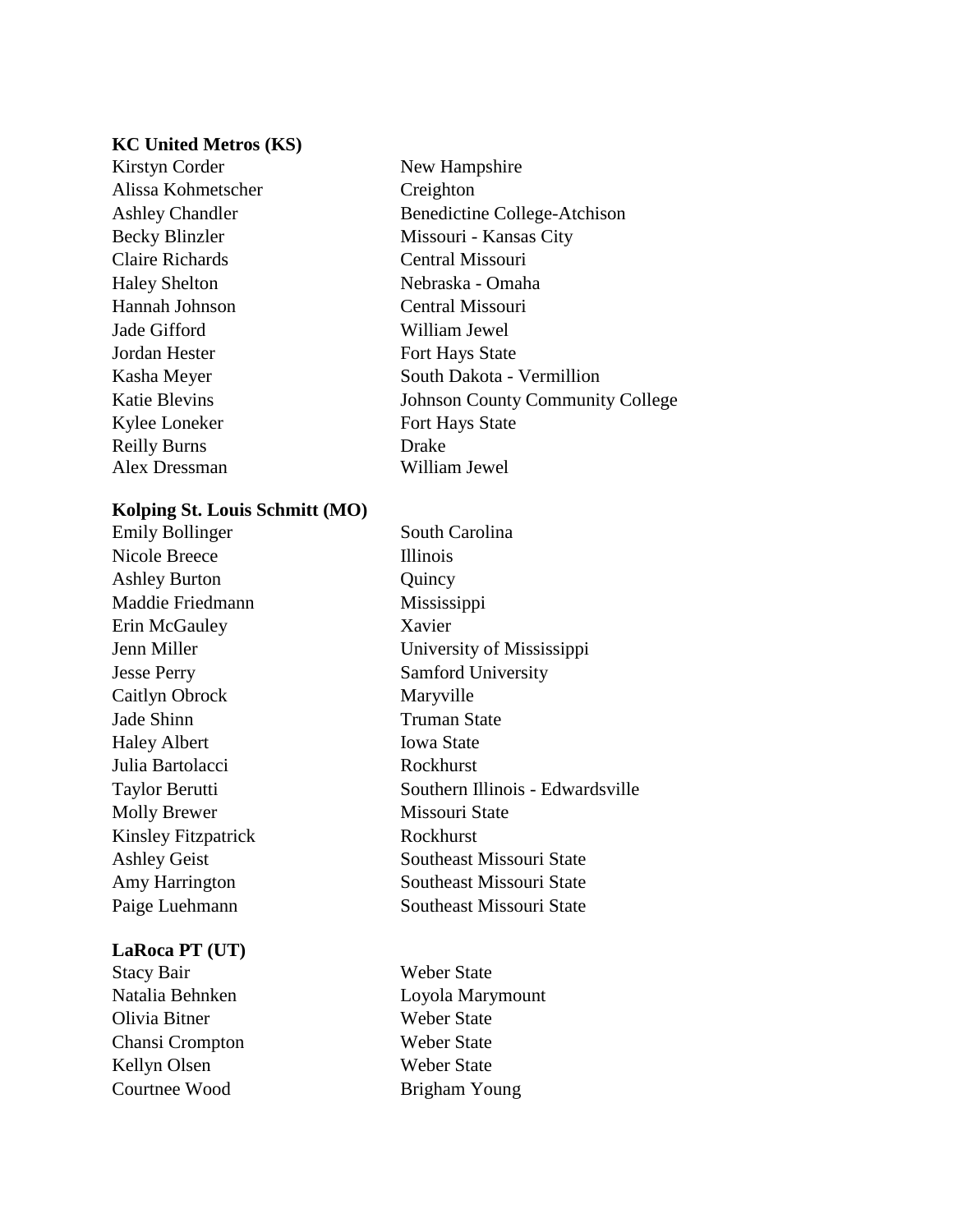Marissa Yamane Weber State

## **NASA 12 Elite (GA)**

Sara Coleman Mississippi Bria Washington Boston College Emily Sonnett Virginia Abby Lutzenkirchen Alabama Emma Sonnett Georgia Elizabeth Johnson Georgia Brooke Theobald Mississippi Alyse Scott Auburn Samantha Thomas Georgia State Danielle Paz Georgia State Brittney Reed Payton Donley

## **NSA Premier Fury (IL)**

Flo Beshiri Creighton Jessica Bronke Miami (Ohio) Cat Caniglia Miami (Ohio) Amanda Gaggioli Marquette Jordan Ginther Purdue Corinne Harris Michigan Lauren Kelly Miami (Ohio) Jennifer Korn Northwestern Courtney McHugh Wisconsin Rachel Miller Campbell Elaina Musleh Kentucky Christina Ordonez Michigan Lexi Peterson Wisconsin Lauren Shroyer Southern Methodist Amy Tadla Trinity College

#### **Toro Bravo (NE)**

Caroline Flynn Nebraska Alyssa Flannery Nebraska Mia McAleer Iowa State Jackie Tondl Texas A&M Chelsi Rohloff Nebraska Taylor Saucier Texas A&M Ava Ambrose Miami

Florida Troy

Paige Nielsen North Carolina Hannah Wampler Nebraska - Omaha